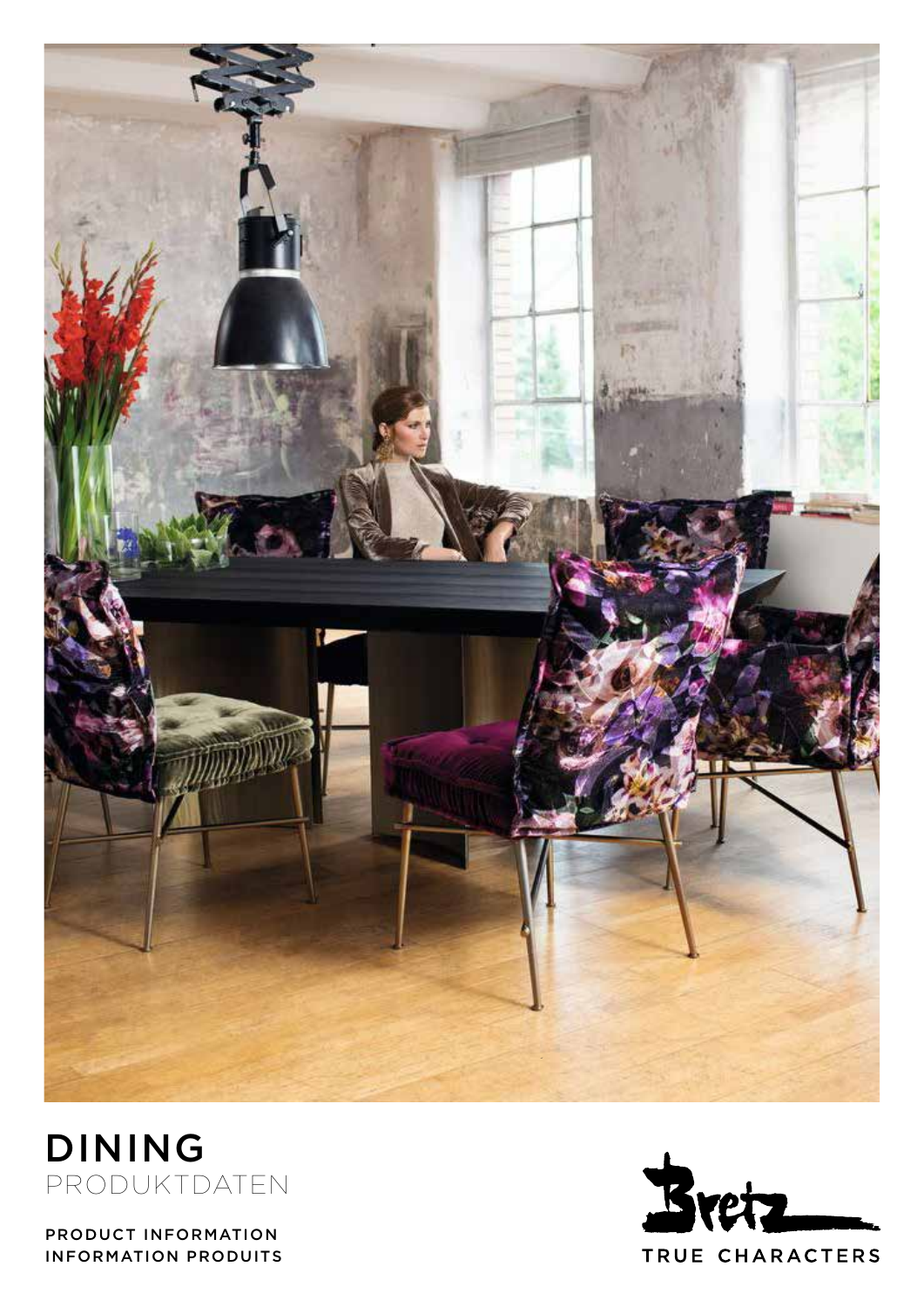# E VER Y B O D Y C O M E TOGET H E R

An den besonderen Bretz-Tischen sitzen Familie und Freunde besonders gerne zusammen. Zum Essen oder einfach nur um Wein zu trinken und die Nacht durchzureden. **Red, Red, Wine.**



OHLINDA DINING TABLE > 150 - 300 CM → 105 CM ▲ 75 CM

# FACTS & HIGHLIGHTS

#### **Esstisch:**

- Handwerklich geschliffenes stabiles Stahluntergestell
- Mit halbtransparentem golden-polychrom schimmernden Lack überzogen
- Tischplatte Burnt Oak: rustikale geflammte Vollholzplanken, mit Harz fixiert
- Tischplatte White Stone: MDF-Kern mit Polymerbetonbeschichtung. Weitgehend  kratzfeste Seidenmatt-Lackierung
- Handwerklicher Charakter durch uneben geschliffene Kanten
- **Stuhlsessel:**
- Konifizierte Stahlbeine mit golden-polychrom schimmernder Oberfläche, herrlicher   sesselartiger Sitzkomfort





OBERFLÄCHE · SURFACE · SURFACE WHITE STONE / BURNT OAK



OHLINDA CHAIR A 118  $>$  53 CM  $\rightarrow$  68 CM  $\land$  90 CM STOFF · FABRIC · TISSU 65 BOH73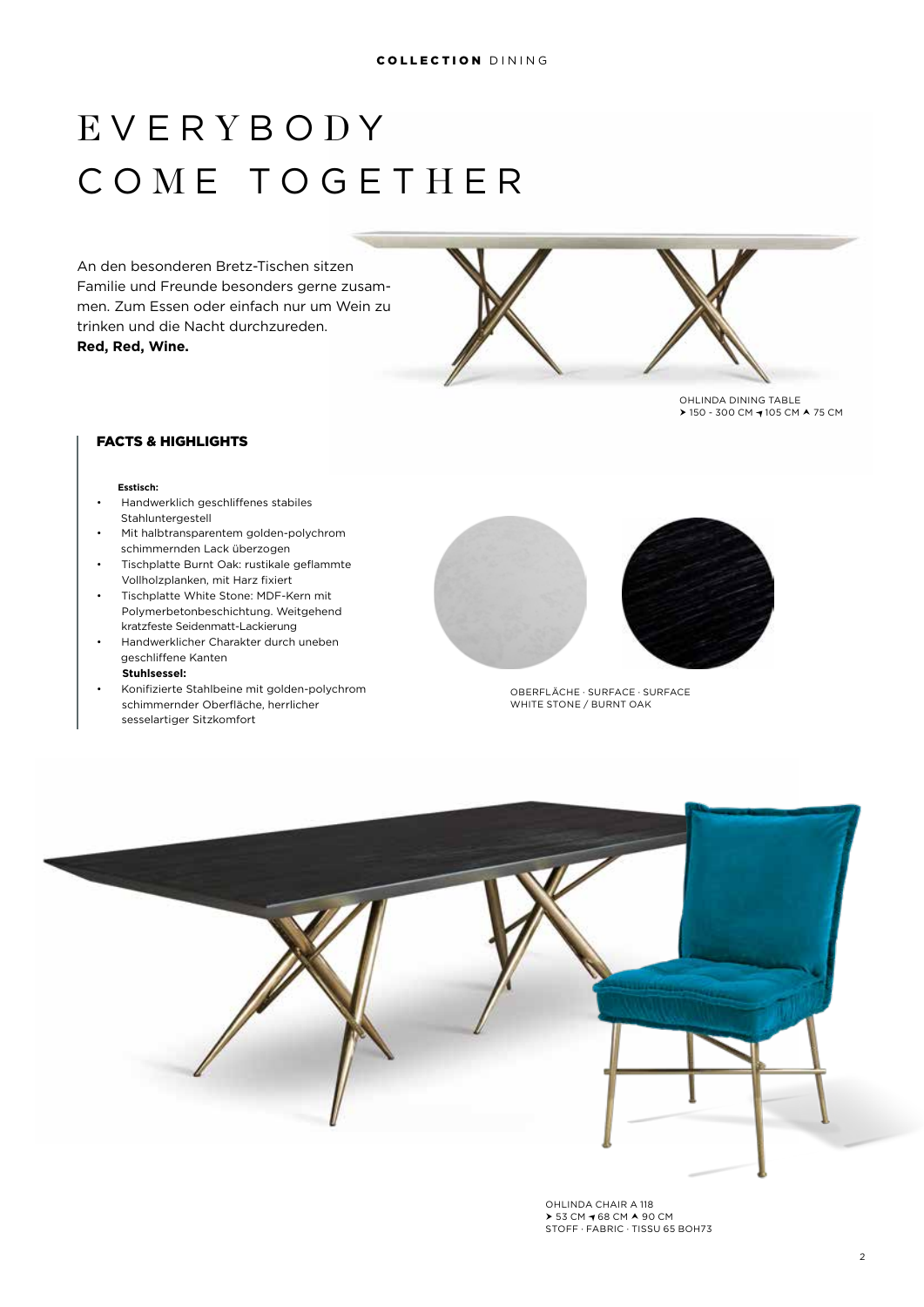#### COLLECTION DINING

Our inimitable Bretz tables are real magnets for family and friends. For a proper sit-down meal – or just to talk into the wee hours over a bottle or two. **Red, Red, Wine.**



# OHLINDA DINING & OHLINDA CHAIR Ø 105 / 120 / 135 CM 75 CM STOFF · FABRIC · TISSU 66 8438 / 67 3832

#### FACTS & FEATURES

#### **Dining Table:**

- Robust steel base frame with a hand-finished surface
- Sheathed in a semi-transparent, lustrous gold/polychrome lacquer
- Burnt Oak table top: rustic, flamed solid wood boards, bound with resin
- White Stone table top: MDF core with polymer concrete coating. Scuff-resistant satin matt finish
- Artisanal look and feel with uneven edge bevelling
	- **Upholstered Chair**
- Double-butted steel legs with lustrous gold/polychrome finish, matched to wonderfully armchair-like comfort



OHLINDA CHAIR B 118 **▶ 69 CM ◀ 68 CM ▲ 90 CM<br>STOFF · FABRIC · TISSU 66 8438 / 68 1035** 



OHLINDA CHAIR A 118 ▶ 53 CM ¶ 68 CM ▲ 90 CM<br>STOFF · FABRIC · TISSU 66 8438 / 68 1035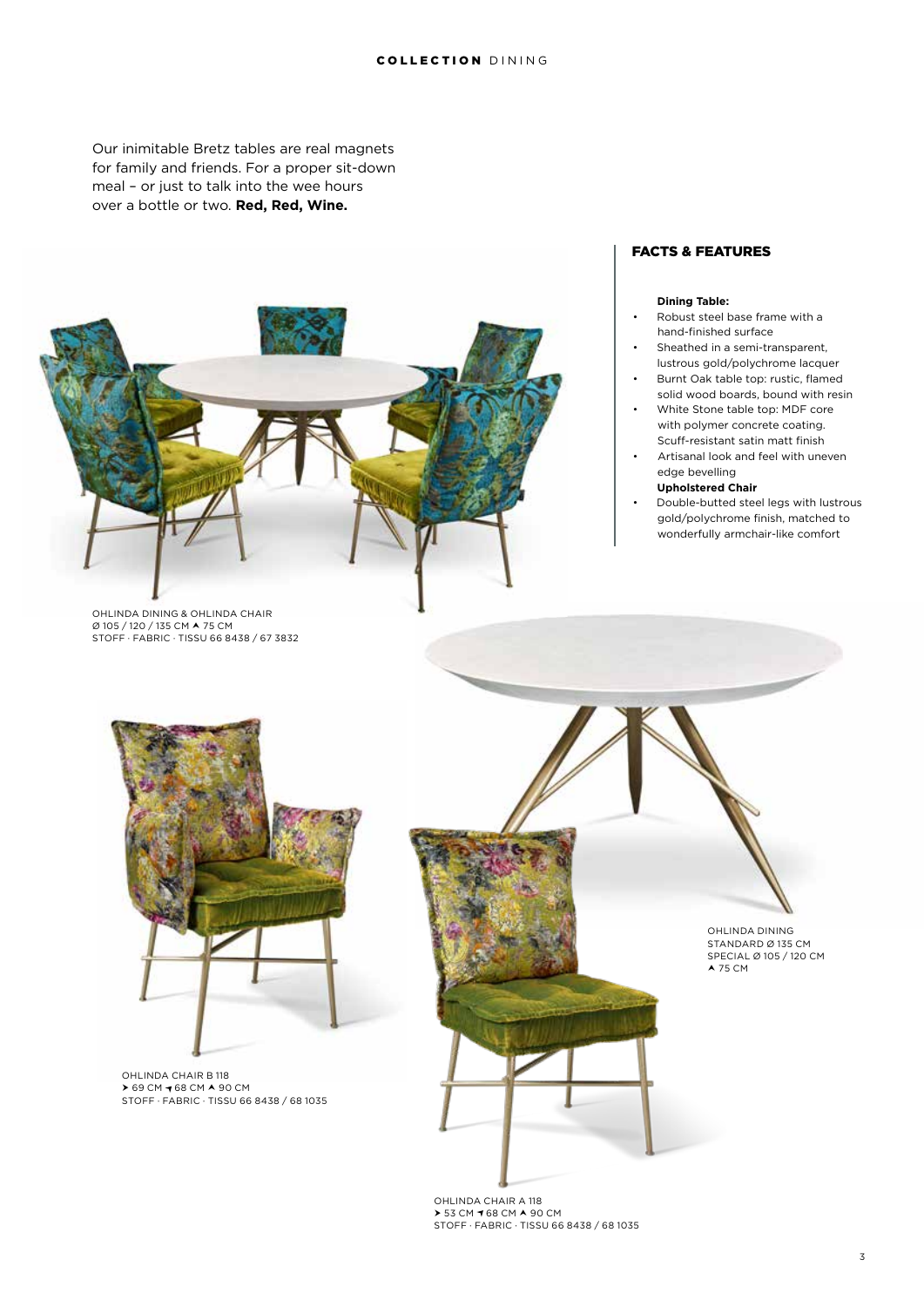En famille, entre amis, installez-vous autour des tables Bretz au design si particulier. Pour manger ou simplement pour déguster un verre de vin et discuter toute la nuit. **Red, Red, Wine.**





▶ 53 CM ◀ 68 CM ▲ 90 CM<br>STOFF · FABRIC · TISSU 66 8439 / 68 4217

OHLINDA CHAIR A 118



OHLINDA CHAIR B 118  $\geq$  69 CM  $\rightarrow$  68 CM  $\land$  90 CM STOFF · FABRIC · TISSU 66 8466 / 68 4217

SAMURAI DINING TABLE > 150 - 300 CM → 105 CM A 75 CM

## **CARACTÉRISTIQUES** & HIGHLIGHTS

#### **Table:**

- Structure en acier robuste, poli artisanal
- Laquage semi-transparent polychrome chatoyant et doré
- Plateau Burnt Oak : planches de bois massif rustique flammées, fixées avec de la résine
- Plateau White Stone: fibre moyenne densité avec revêtement en béton  polymère. Laquage brillant satiné anti-rayure.
- Optique artisanale avec contours inégaux

#### **Chaise Fauteuil:**

Pieds en acier coniques avec surface dorée, un fauteuil merveilleusement confortable

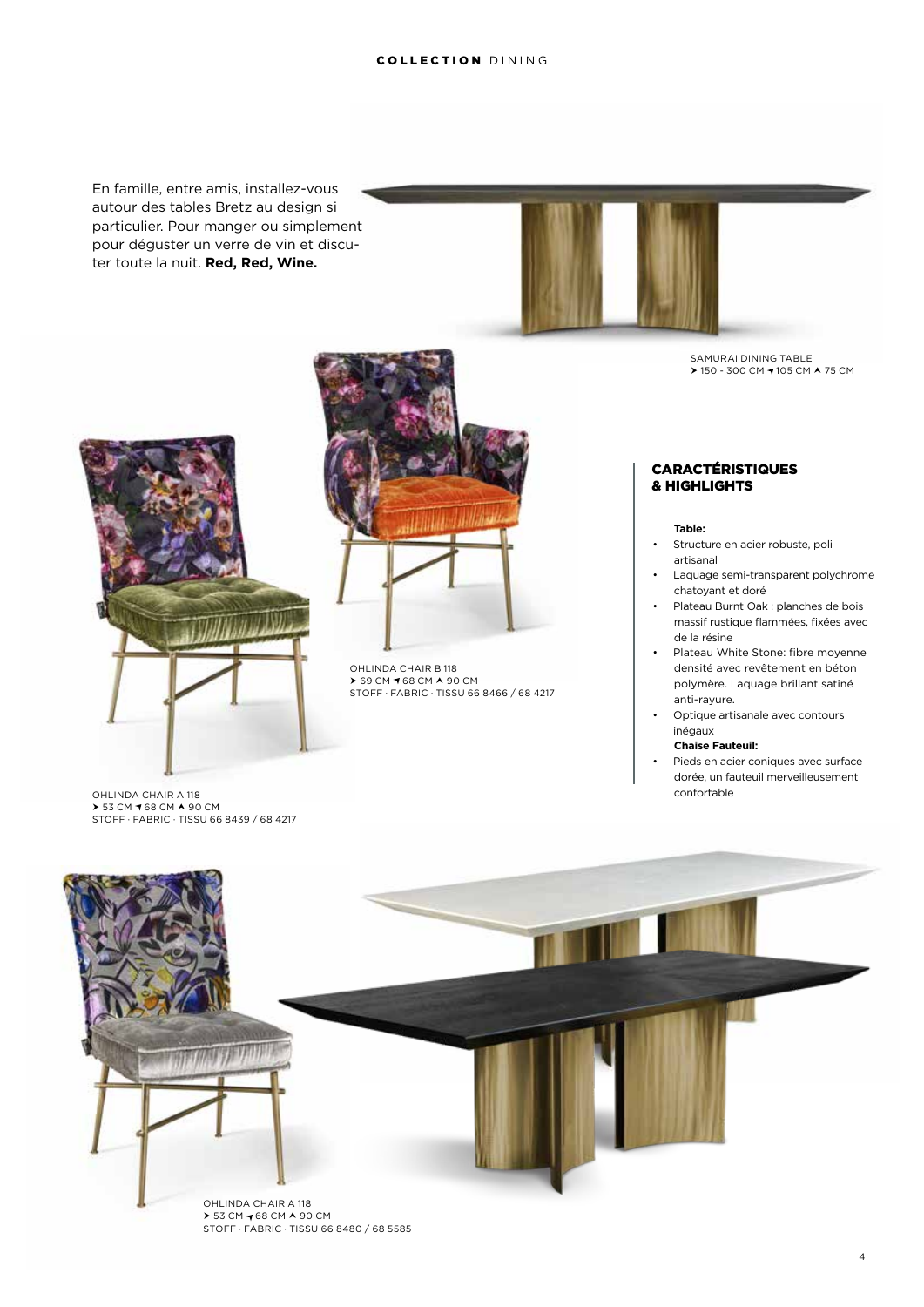# **C A** S **S I A**





B 156 CASSIA ▶ 67 CM ▼ 57 CM ▲ 87 CM<br>STOFF · FABRIC · TISSU 64 1984



B 156 CASSIA ▶ 67 CM ▼ 57 CM ▲ 87 CM<br>STOFF · FABRIC · TISSU 64 1968



B 156 CASSIA ▶67 CM ▼ 57 CM ▲87 CM<br>STOFF · FABRIC · TISSU 64 1978





B 156 CASSIA ▶ 67 CM ▼ 57 CM ▲ 87 CM STOFF · FABRIC · TISSU 64 1916



B 156 CASSIA ▶ 67 CM ▼ 57 CM ▲ 87 CM<br>STOFF · FABRIC · TISSU 64 1934

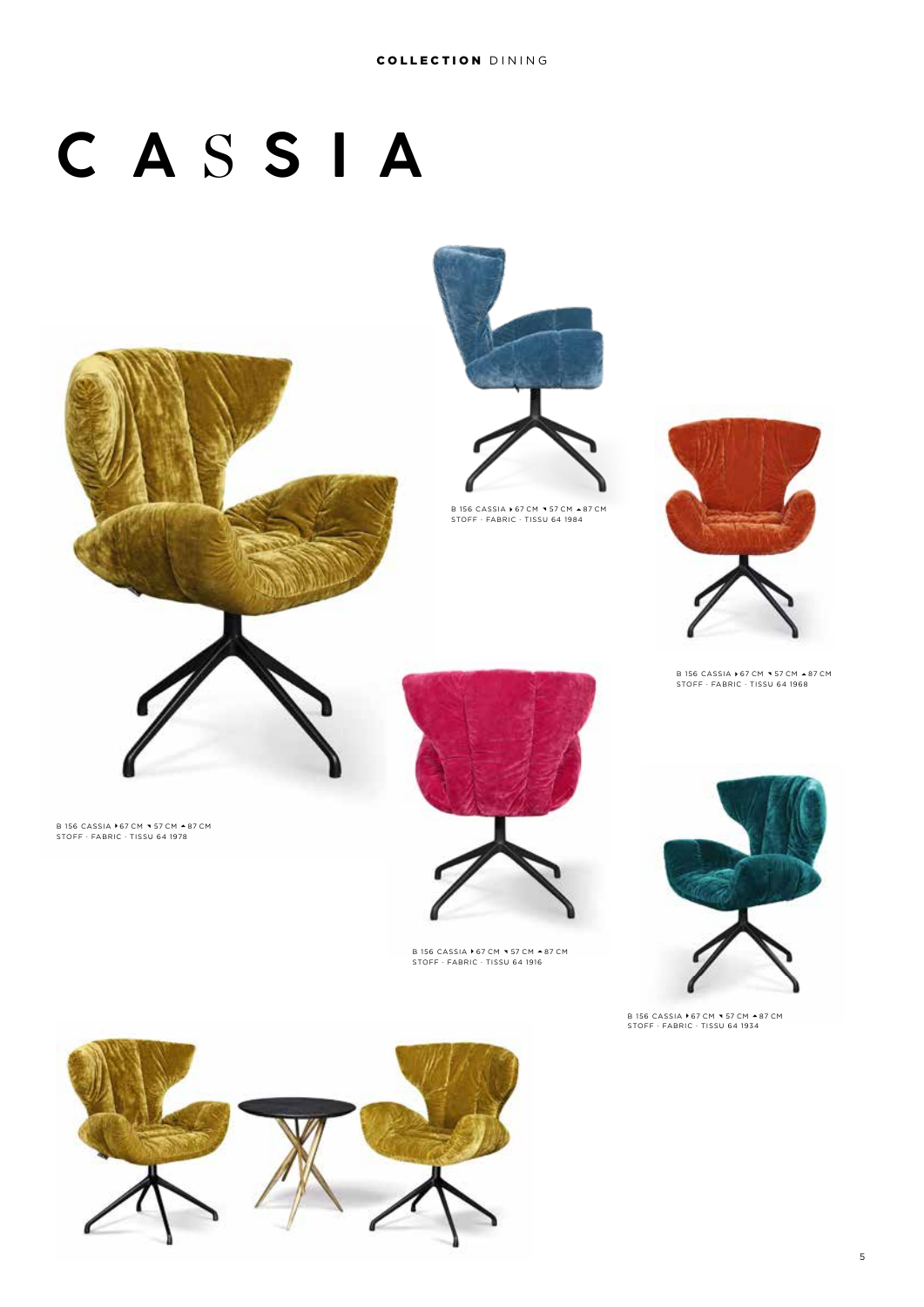

# **FACTS & HIGHLIGHTS**

| Flexibler Hybrid aus Stuhl und Sessel: Super bequem,<br>um extra-lange gemütlich mit Freunden am Tisch zu sitzen<br>Lineare Einzüge an Rücken und Sitz betonen die Symmetrie einer Blütenstruktur<br>Legere Polsterung und Blütenform schmiegen sich um den Körper<br>Für die direkte Kommunikation am Tisch: Drehbares, mattschwarz pulverbeschichtetes Untergestell<br>A versatile (arm)chair hybrid and a super-comfortable way to enjoy extra-long get-togethers around the table<br>Linear pleats on the back and seat mirror the natural symmetry of flowering plants<br>The body is enfolded by the light, blossom-like upholstery<br>Fitted on a swivelling, powder-coated base in matt black - for non-nonsense<br>talk at the table<br>Modèle chaise/fauteuil hybride flexible: super-confortable pour s'asseoir à table avec des amis en toute convivia<br>lité<br>Les renfoncements linéaires du dossier et de l'assise soulignent la symétrie d'une structure florale.<br>Le rembourrage léger en forme de fleur forme un écrin autour du corps<br>Pour la communication directe à table - support pivotant,<br>peinture poudrée noire matte! |  |
|------------------------------------------------------------------------------------------------------------------------------------------------------------------------------------------------------------------------------------------------------------------------------------------------------------------------------------------------------------------------------------------------------------------------------------------------------------------------------------------------------------------------------------------------------------------------------------------------------------------------------------------------------------------------------------------------------------------------------------------------------------------------------------------------------------------------------------------------------------------------------------------------------------------------------------------------------------------------------------------------------------------------------------------------------------------------------------------------------------------------------------------------------------|--|
|                                                                                                                                                                                                                                                                                                                                                                                                                                                                                                                                                                                                                                                                                                                                                                                                                                                                                                                                                                                                                                                                                                                                                            |  |
|                                                                                                                                                                                                                                                                                                                                                                                                                                                                                                                                                                                                                                                                                                                                                                                                                                                                                                                                                                                                                                                                                                                                                            |  |
|                                                                                                                                                                                                                                                                                                                                                                                                                                                                                                                                                                                                                                                                                                                                                                                                                                                                                                                                                                                                                                                                                                                                                            |  |
|                                                                                                                                                                                                                                                                                                                                                                                                                                                                                                                                                                                                                                                                                                                                                                                                                                                                                                                                                                                                                                                                                                                                                            |  |
|                                                                                                                                                                                                                                                                                                                                                                                                                                                                                                                                                                                                                                                                                                                                                                                                                                                                                                                                                                                                                                                                                                                                                            |  |

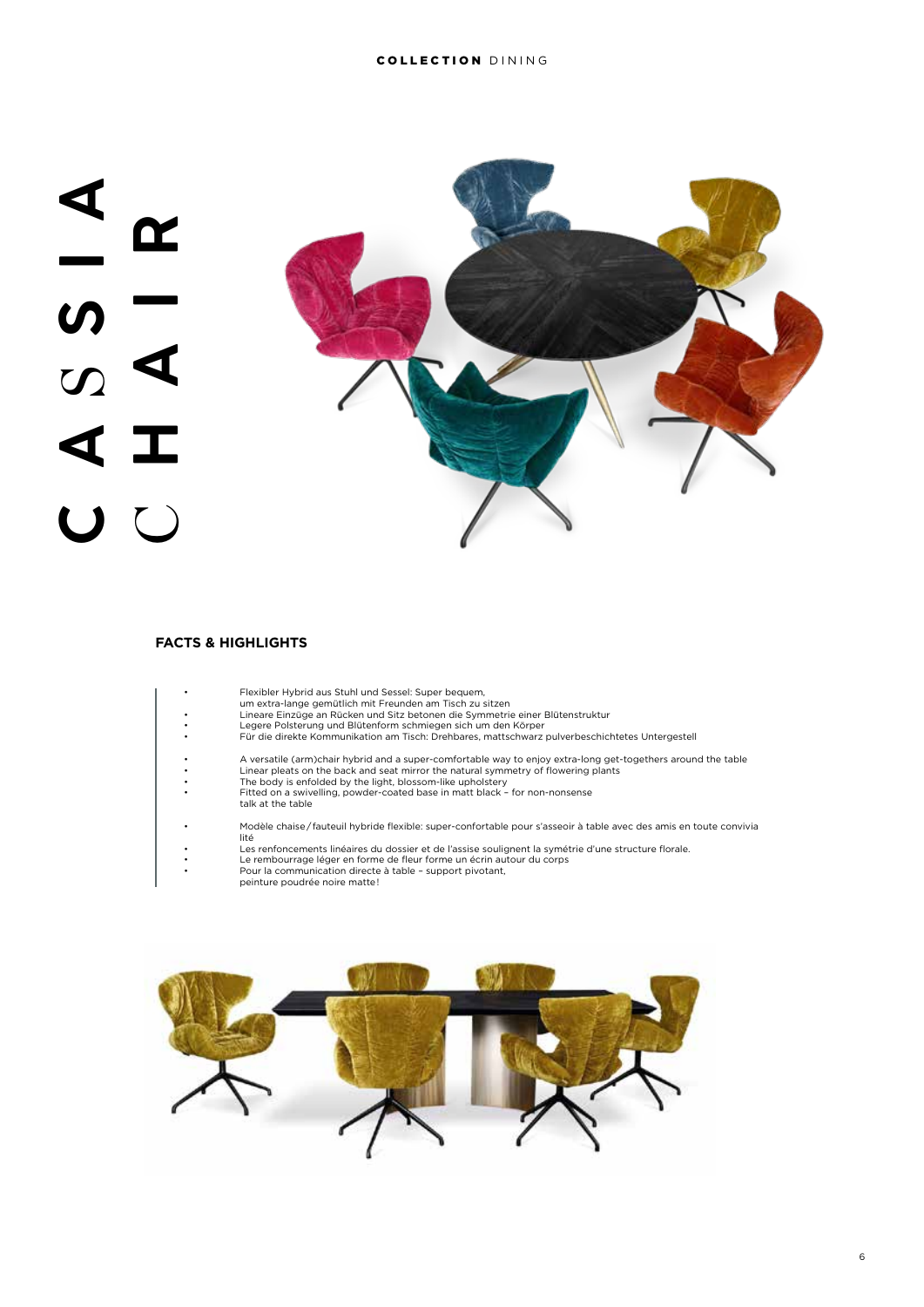$\blacktriangleright$ 

X

**ROCK**

 $\overline{\mathsf{U}}$ 

**STRIKE THE RIGHT NOTE**

Rocky ist kein normaler Sessel, er ist pures Rockstar-Living. Wir wissen nicht, ob Slash oder Keith Richards einen Rocky besitzen, aber es würde passen. Unkonventionell bis zum letzten Schwung. **Keep on rocking in a free world.**

# **ROCK STAR JUSQU'À LA DERNIÈRE NOTE**

Rocky est plus qu'un simple fauteuil, c'est une vraie rock star. Aucune idée si Slash ou Keith Richards possèdent un Rocky, mais ça ne serait pas étonnant. Non conventionnel jusqu'à la dernière note.

**Keep on rocking in a free world.**



A 165 ROCKY ▶ 45 CM ▼ 92 CM ▲ 125 CM STOFF · FABRIC · TISSU 68 3115

## **STRIKE THE RIGHT NOTE**

Rocky's anything but normal – it's life lived like a rock star. We're not sure Slash or Keith Richards have a Rocky to call their own – but it would fit right in. Unconventional down to the very last curve.

**Keep on rocking in a free world.**



A 165 ROCKY ▶45 CM ▼92 CM ▲125 CM<br>STOFF · FABRIC · TISSU 64 1916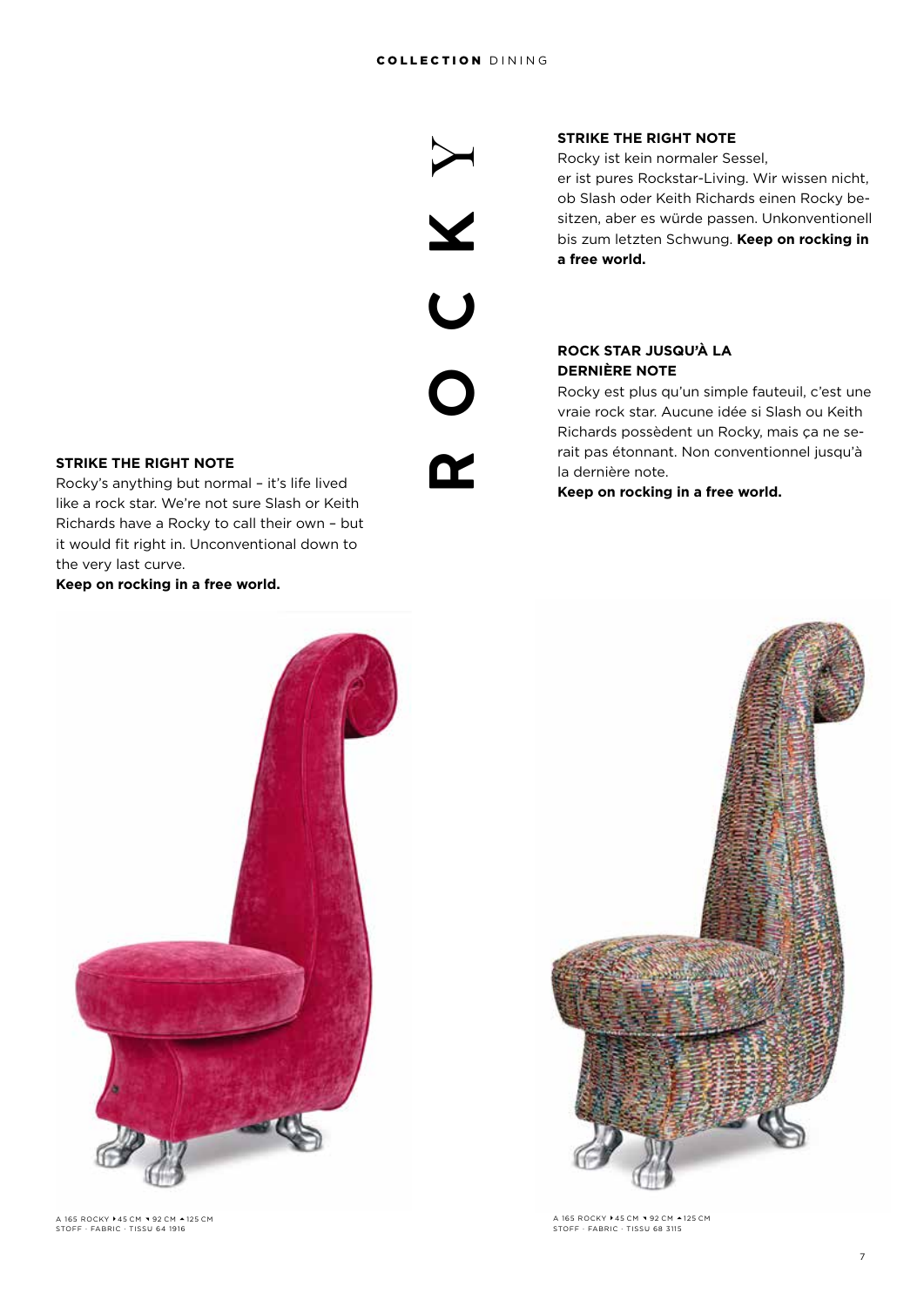



8